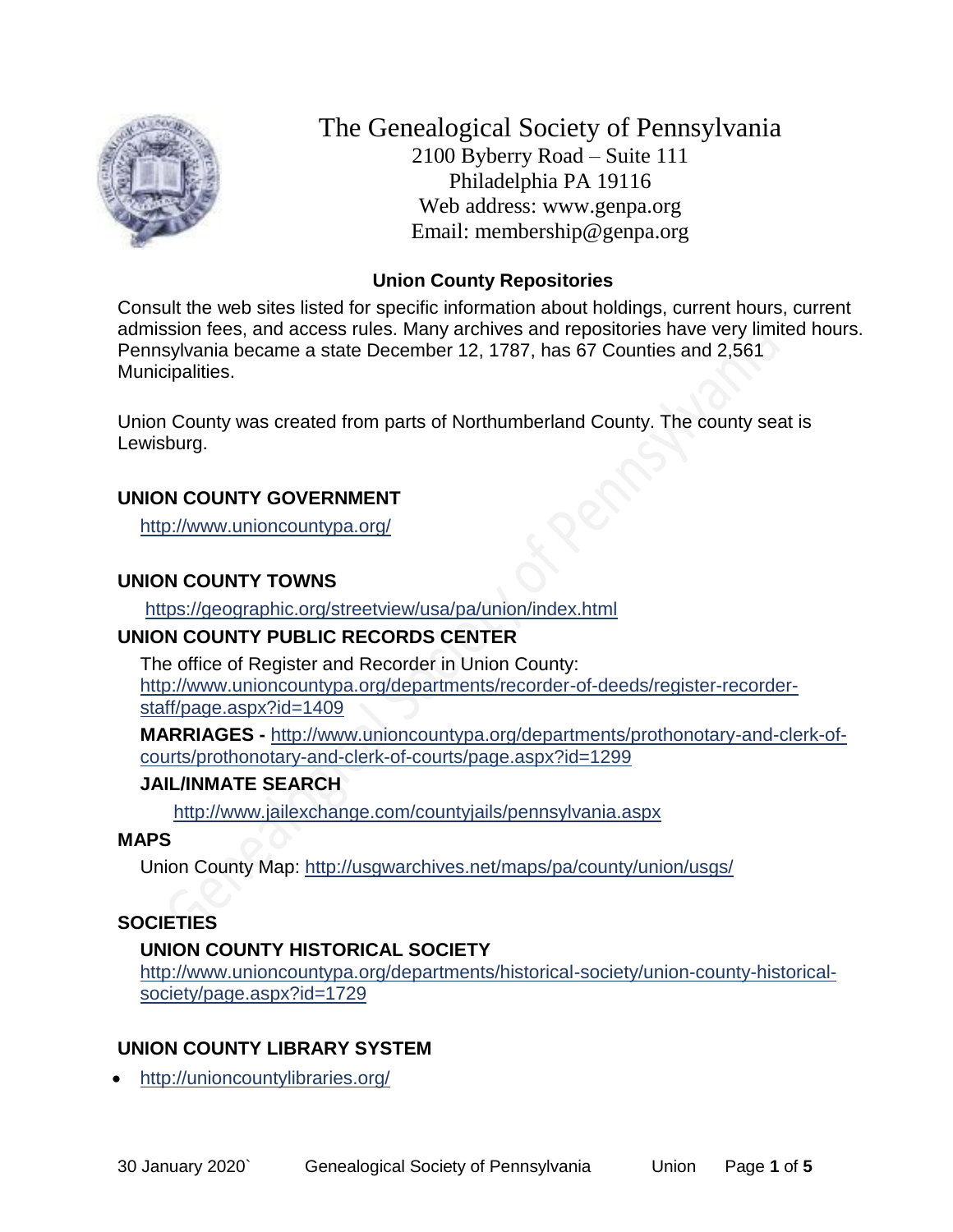### **RESOURCES**

- **Genealogical Society of Pennsylvania GSP** [http://GenPA.org](http://genpa.org/) **GSP Research** <https://genpa.org/research/>
- PAGenWeb **Union** County <http://www.usgwarchives.net/pa/unionp.html>
- Obituaries –
- LDS <http://ldsgenealogy.com/PA> [http://www.newspaperobituaries.net/pennsylvania/union\\_county\\_obituaries.htm](http://www.newspaperobituaries.net/pennsylvania/union_county_obituaries.htm)
- County Newspapers
	- o *The Daily Item* [http://www.dailyitem.com/news/union\\_county/](http://www.dailyitem.com/news/union_county/)
	- o *The Standard-Journal* <http://www.standard-journal.com/>
	- o *The Union County Times* <http://www.theunioncountytimes.com/>
- **Random Acts of Kindness** <https://www.raogk.org/>
- **Family Search LDS:** <https://familysearch.org/>Free site but does require a login Collection List <https://familysearch.org/search/collection/list> [https://www.familysearch.org/wiki/en/Union\\_County,\\_Pennsylvania\\_Genealogy](https://www.familysearch.org/wiki/en/Union_County,_Pennsylvania_Genealogy)
- **Collections at the Historical Society of Pennsylvania HSP**  <http://hsp.org/collections>
	- HSP is membership based and there is a fee 1300 Locust Street, Philadelphia, PA 19107 215-732-6200 ext. 235 or [membership@hsp.org](mailto:membership@hsp.org)
- **RG-47. RECORDS OF THE COUNTY GOVERNMENTS** Guide to African American Resources at the Pennsylvania State Archives <http://www.phmc.state.pa.us/bah/aaGuide/AA-RG-47.html>
- **National Archives of Philadelphia** (**NARA**) Mid Atlantic Region: [http://www.nara.gov/research\\_rooms/mid\\_atlantic/](http://www.nara.gov/research_rooms/mid_atlantic/) **Records Request Process**

National Archives 14700 Townsend Road Philadelphia, Pennsylvania 19154-1096 Telephone: (215) 305-2044 Fax: (215) 305-2038 E-mail: [philadelphia.archives@nara.gov](mailto:philadelphia.archives@nara.gov) <https://www.archives.gov/philadelphia>

## **Naturalizations: NARA**

Pennsylvania: Philadelphia, 1790-1991; Pittsburgh, 1820-1979; Erie, 1940-1972; Scranton, 1901-1990; Wilkes-Barre, 1943-1972; Williamsport, 1909-1913; and Harrisburg, 1911-1917

### **MILITARY**

The National Archives at Philadelphia (**NARA**), through its partners Ancestry.com and Fold3.com, provides access to records relating to the military service of individuals from the American Revolution through World War II. Please note that Official Military Personnel Files from World War I to the present are held by the National Archives at St. Louis. <https://www.archives.gov/st-louis>

World War I and World War II, Fourth Enumeration Draft Cards can also be accessed through our partner sites. In addition, Records of the Selective Service System, 1940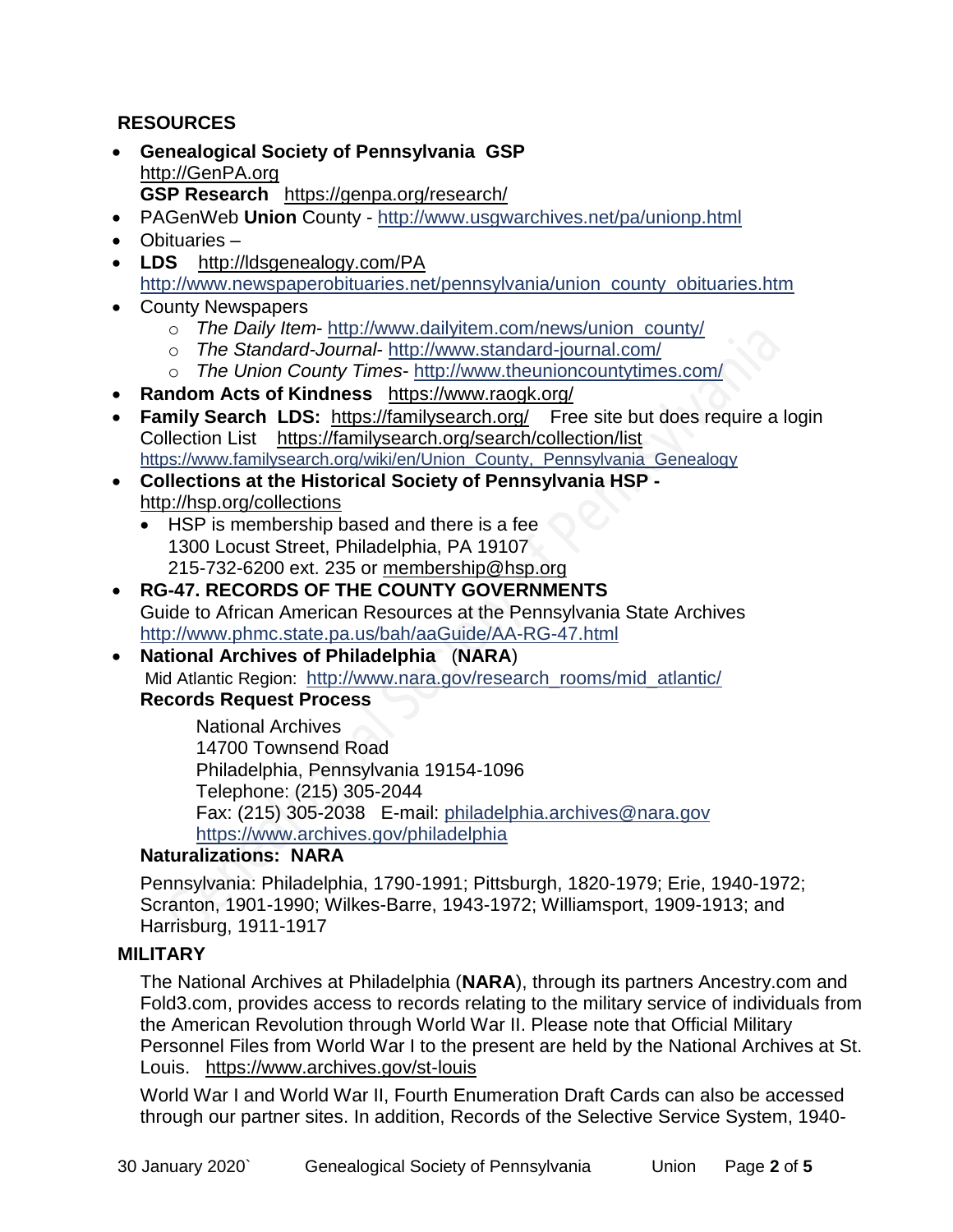1969, for individuals from Delaware, Maryland, Pennsylvania, Virginia, and West Virginia are available from the National Archives at St. Louis. Copies of World War I draft cards can be requested from the National Archives at Atlanta [\(Atlanta.archives@nara.gov](mailto:Atlanta.archives@nara.gov) ).

For information on obtaining World War II era and later draft cards, please see <http://www.archives.gov/st-louis/archival-programs/other-records/selective-service.html> <https://www.archives.gov/philadelphia/public/family-history.html#military>

#### **Pennsylvania Military Records Research Guide**

<https://www.raogk.org/pennsylvania-genealogy/pa-military-records/>

#### **Probate – Wills Administrations**

Probate records may include Person's exact death date, Names of the family members, Family relationships, Names of spouses of children, Residences, Adoption or guardianship of minor children or dependents, Worth of the property and land holdings, Evidence of occupation, religion, or military service

**Family Search:** Pennsylvania Probate Records, 1683-1994 <https://familysearch.org/>

This collection includes probate records created in Pennsylvania counties. The records include wills, estate records and indexes.

### **State of Pennsylvania Vital Records**

The **Pennsylvania State Archives** collects, preserves and makes available for study the permanently-valuable public records of the Commonwealth, with particular attention given to the records of state government.

Mailing address: 350 North Street Harrisburg, PA 17120 Email: Email PA State Archives Phone: (717) 783-3281

GPS address: 801 North 3rd Street Harrisburg, PA 17102 Coordinates: 40.266080, - 76.886053

# **BIRTH CERTIFICATES**, 1906-1910

The Division of Vital Records (DVR) maintains birth records that occurred in Pennsylvania from 1906 to the present.

For information on public records (births occurring from 1906 to 1910), click on Pennsylvania State Archives <http://www.phmc.pa.gov/archives/Pages/default.aspx>or our Genealogy page.

[http://www.health.pa.gov/MyRecords/Certificates/Genealogy/Pages/14125.aspx#.WNvL](http://www.health.pa.gov/MyRecords/Certificates/Genealogy/Pages/14125.aspx#.WNvLKfkrJHY) **[KfkrJHY](http://www.health.pa.gov/MyRecords/Certificates/Genealogy/Pages/14125.aspx#.WNvLKfkrJHY)** 

### **Death Certificates**, 1906-1965

Original birth certificates for 1906-1910 and death certificates for 1906-1965 are available at the State Archives. Digital copies of the 1906-1908 birth certificates and the 1906-1963 death certificates may be found on Ancestry.com. Pennsylvania residents can access these records free of charge through Ancestry.com Pennsylvania. A free account can be created.

## **Certified Copies of Death Certificates**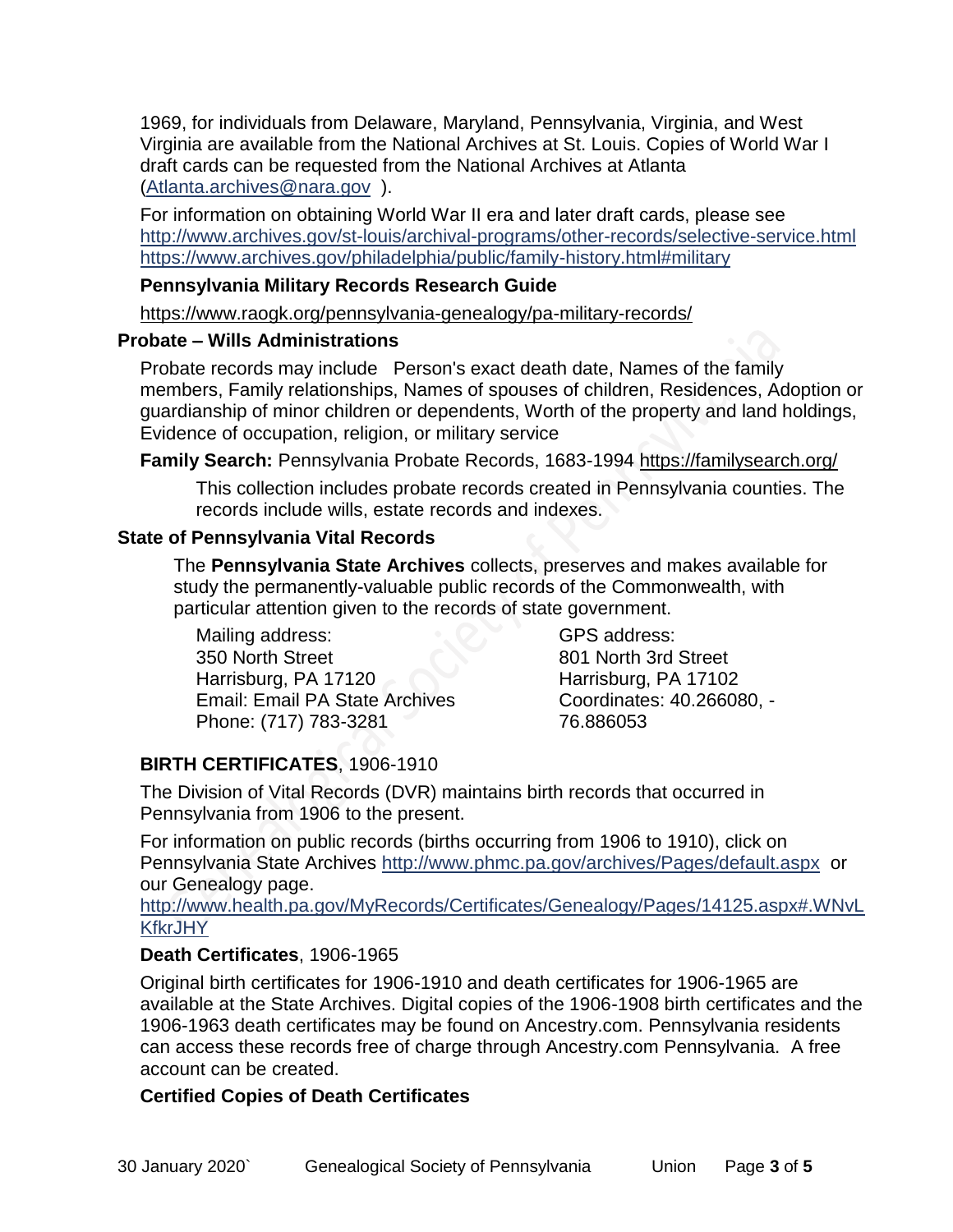The Division of Vital Records maintains records of deaths that occurred from 1906 to the present. Certified copies of death certificates (with a raised seal) http://www.health.pa.gov/MyRecords/Certificates/DeathCertificates/Pages/default.aspx# .WP4qlNLytHa

## **BIRTH AND DEATH CERTIFICATES PRIOR TO 1906**

The Division of Vital Records began collecting birth and death certificates in 1906. Contact the appropriate Pennsylvania County Courthouse for births and deaths that occurred prior to 1906.

**COUNTY COURTHOUSES** [http://www.pacourts.us/courts/courts-of-common](http://www.pacourts.us/courts/courts-of-common-pleas/individual-county-courts)[pleas/individual-county-courts](http://www.pacourts.us/courts/courts-of-common-pleas/individual-county-courts)

## **PHMC > ARCHIVES > RESEARCH ONLINE >** [VITAL STATISTICS RECORDS](http://www.phmc.pa.gov/Archives/Research-Online/Pages/Vital-Statistics.aspx)

Birth Indices  $\sim$  Census Records  $\sim$  County and Municipal Records  $\sim$  Coal Miners  $\sim$  Death Indices  $\sim$  Indentured Servants  $\sim$  Naturalization and Immigration  $\sim$ Naturalizations, PA Supreme Court  $\sim$  Prison Records  $\sim$  Ships' Passenger Lists  $\sim$ Vital Statistics  $\sim$ 

### **LAND RECORDS INDICES**

PHMC > Archives > Research Online > Land Records Indices

<http://www.phmc.pa.gov/Archives/Research-Online/Pages/Land-Records-Indices.aspx>

PRE-1733 LAND RECORD INDEXES ~ POST-1733 LAND RECORD INDEXES ~ APPLICATION REGISTERS  $\sim$  SURVEYS AND SURVEY LISTS  $\sim$  MILITARY BOUNTY LAND  $\sim$  MAPS

## **NATIONAL ARCHIVES OF PHILADELPHIA**

14700 Townsend Road Philadelphia, Pennsylvania 19154-1096 Telephone: (215) 305-2044 Fax: (215) 305-2038 E-mail: [philadelphia.archives@nara.gov](mailto:philadelphia.archives@nara.gov)

## **Records Available**

- Census Records
- Ship's Passenger Lists
- Naturalization Records
- Military Service Records

# **Scholarly Commons at University of Pennsylvania,**

## **Magazine of Early American Datasets** <http://repository.upenn.edu/mead/>

The Magazine of Early American Datasets (MEAD) is an online repository of datasets compiled by historians of early North America. MEAD preserves and makes available these datasets in their original format and as comma-separated-value files (.csv). Each body of data is also accompanied by a codebook. MEAD provides sweet, intoxicating data for your investigations of early North America and the Atlantic World.

### **Research at GSP** <https://genpa.org/research/>

We would appreciate knowing if you come across an error or broken link. Email [membership@genpa.org](mailto:membership@genpa.org)